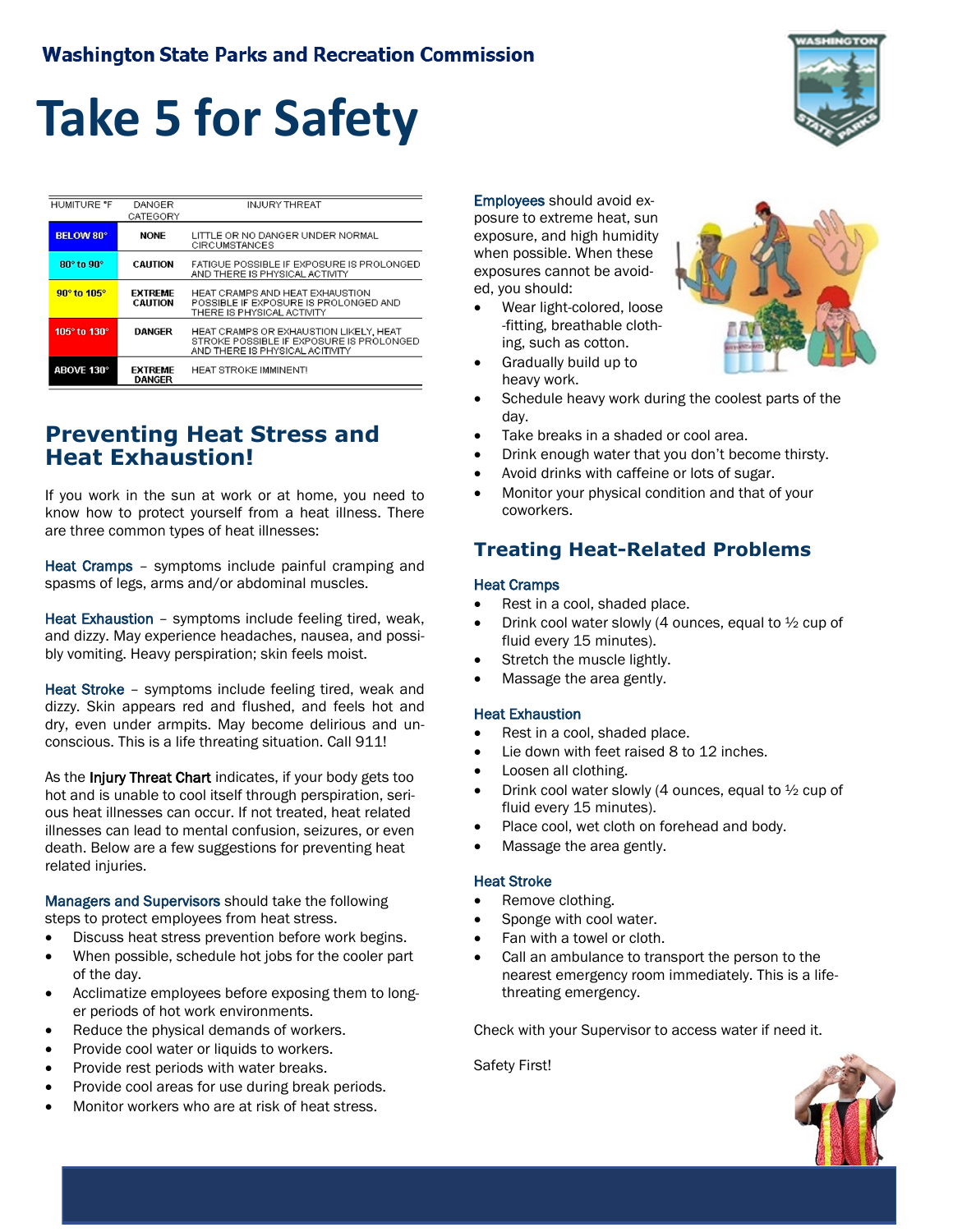



## **DATE:** March 9, 2021 **Watching Out for Aggressive Dog Behavior**







As more visitors begin to head to Washington State parks, some may bring their dogs who for the most part just enjoy being out in nature. Although dogs are required to be leashed, there may be some owners who may see no harm in letting them run free. When this happens, a dog that is normally well mannered in certain situations could see others as a threat. This short Safety Flash provides some basic guidelines to keep you safe.

### **Critical Indicators that May Lead to a Dog Bite:**

- ✓ Visitors not following park leash laws.
- $\checkmark$  Ignoring the signs of a potentially aggressive dog.
- $\checkmark$  Not knowing the indicators of potential aggressiveness (a position to attack, a piercing gaze, hair raised along the back of the neck or sudden aggressive barking).
- ✓ An employee not listening to the dog owner recommendations to stay back.

### **Corrective Actions:**

- $\checkmark$  Remind visitors with loose dogs to adhere to the leash laws.
- $\checkmark$  Pay attention to how the dog is acting prior to approaching you.
- $\checkmark$  If the dog owner is not nearby or advises you not to approach, DO NOT approach the area!

### **Key Message:**

Make sure that park visitors are following the leash laws; you understand the indicators of aggressive dog behavior; and that you do not approach any dog if they demonstrate any of the behaviors above.

If you need to talk with a visitor and their dog is demonstrating any of these behaviors and is on a leash, ask the visitor to secure the dog and request that the visitor come away from the dog's area.

### **If a Dog Bite Occurs:**

Get the dog owners name and contact information and report the incident to your Supervisor as soon as possible.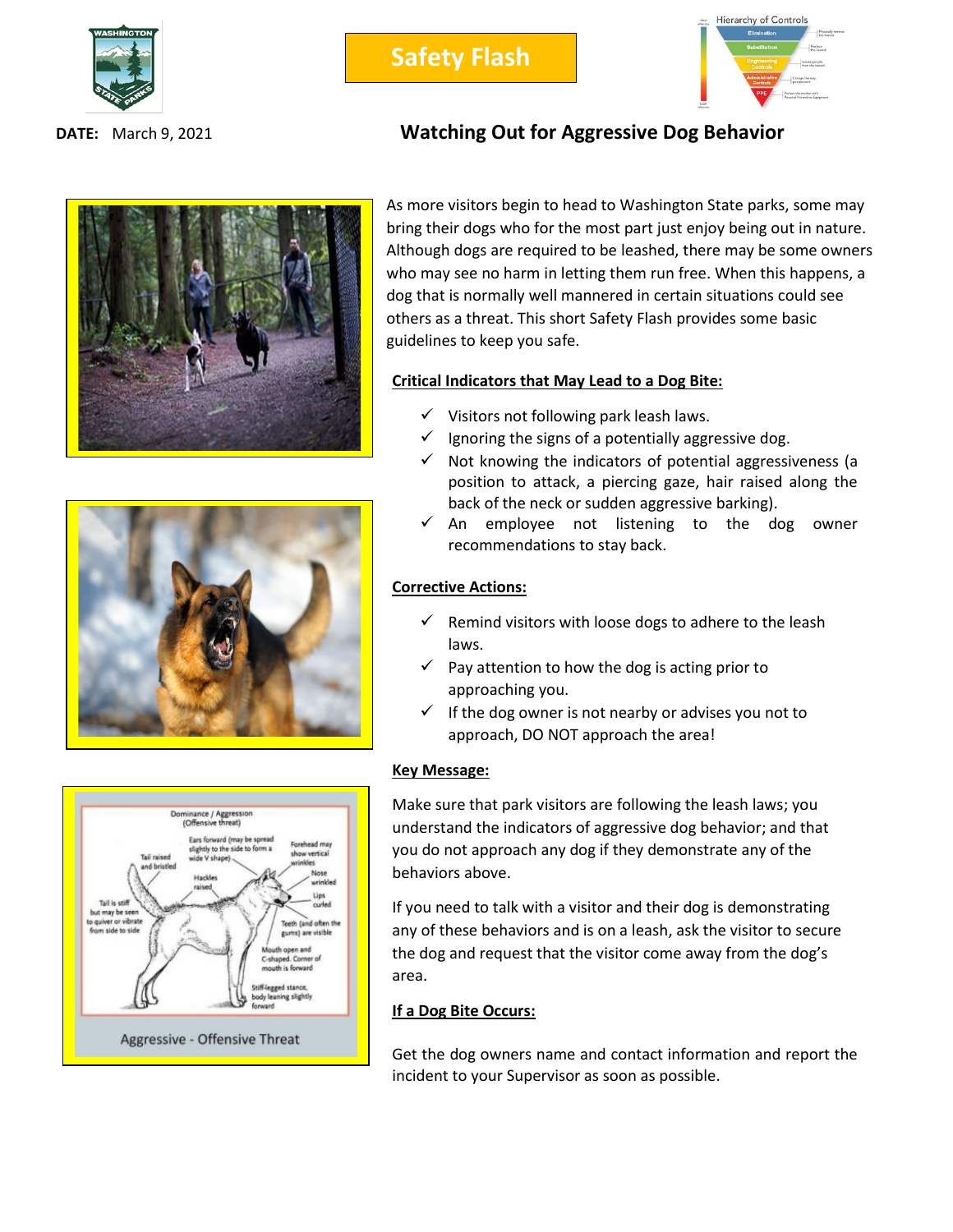# **Take 5 for Safety**





# Tick and Lyme Prevention

### What is Lyme Disease?

Lyme disease is an inflammatory disease characterized at first by rash, headache, fever, and chills, and later by possible arthritis and neurological and cardiac disorders, caused by bacteria transmitted by the deer tick (*Ixodes scapularis*).

Lyme disease can affect people of any age. People who spend time in grassy and wooded environments are at an increased risk of exposure. The chances of being bitten by a deer tick are greater during times of the year when ticks are most active. Young deer ticks, called nymphs, are active from mid-May to mid-August and are about the size of poppy seeds. Adult ticks, which are approximately the size of sesame seeds, are most active from March to mid-May and from mid-August to November. Both nymphs and adults can transmit

Lyme disease infected deer ticks can be found throughout the United States, while the areas found in Washington are mainly in Central and Eastern Washington. While the ticks found in these areas aren't likely to cause Lyme disease, health officials still urge caution to avoid other illnesses and complications associated with bites.

### How is Lyme Disease Transmitted?

Lyme disease does not spread from one person to another. Not all deer ticks are infected with the bacteria that cause Lyme disease. Ticks can become infected if they feed on small animals that are infected. The disease can be spread when an infected tick bites a person and stays attached for a period of time. In most cases, the tick must be attached for 36 hours or more before the bacteria can be transmitted.

## Symptoms & Treatment of Lyme Disease

In 60-80% of cases, a rash resembling a bull's eye or solid patch, about 2-inches in diameter, appears and expands around or near the site of the bite. Sometimes multiple rash sites appear. The early stage of Lyme disease is usually marked by one or more of the following symptoms: chills and fever, headache, fatigue, stiff neck, muscle and/or joint pain, and swollen glands.

Early symptoms usually appear within 3 to 30 days after the bite of an infected tick. Early treatment of Lyme disease involves antibiotics and almost always results in a full cure. However, the chances of a complete cure decrease if treatment is delayed.



Lyme disease is a bacterial infection. Even if successfully treated, a person may become re-infected if bitten later by another infected tick.

# What Can I Do To Prevent Lyme Disease?

Deer ticks live in shady, moist areas at ground level. They will cling to tall grass, brush and shrubs usually no more than 18 to 24-inches off the ground. They also live in lawns and gardens, especially at the edges of woods and around old stone walls. Deer ticks cannot jump or fly and do not drop onto passing people or animals. They get on humans and animals only by direct contact. Once a tick gets on the skin, it generally climbs upward until it reaches a protected area.

In tick-infected areas your best protection is to avoid contact with soil, leaf litter, and vegetation. However, if you work, hike, camp, hunt, garden, or otherwise spend time in the outdoors, you can still protect yourself by doing the following:

- Wear light-colored clothing with a tight weave to spot ticks easily.
- Wear enclosed shoes, long pants, and a long-sleeved shirt. Tuck pant legs into socks or boots and the shirt into pants.
- Check clothes and any exposed skin frequently for ticks while outdoors and check again once indoors.
- Consider using insect repellent. Follow label directions.
- Stay on cleared, well-traveled trails. Avoid contacting vegetation.
- Avoid sitting directly on the ground or on stone walls.
- Keep long hair tied back, especially when working outside.

Stay Safe!!!